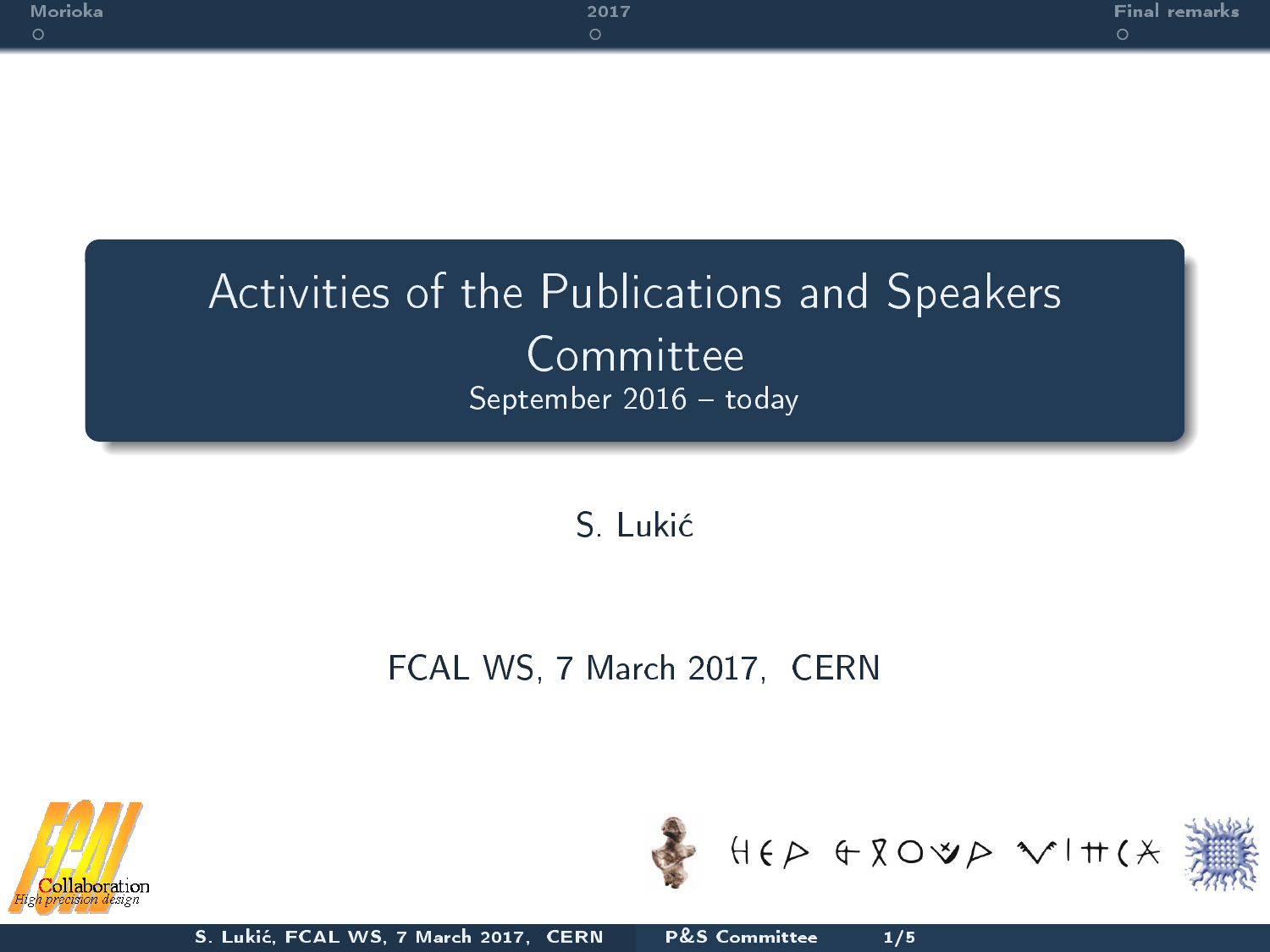





## 3 [Final remarks](#page-4-0)

S. Luki¢, FCAL WS, 7 March 2017, CERN [P&S Committee 2/5](#page-0-0)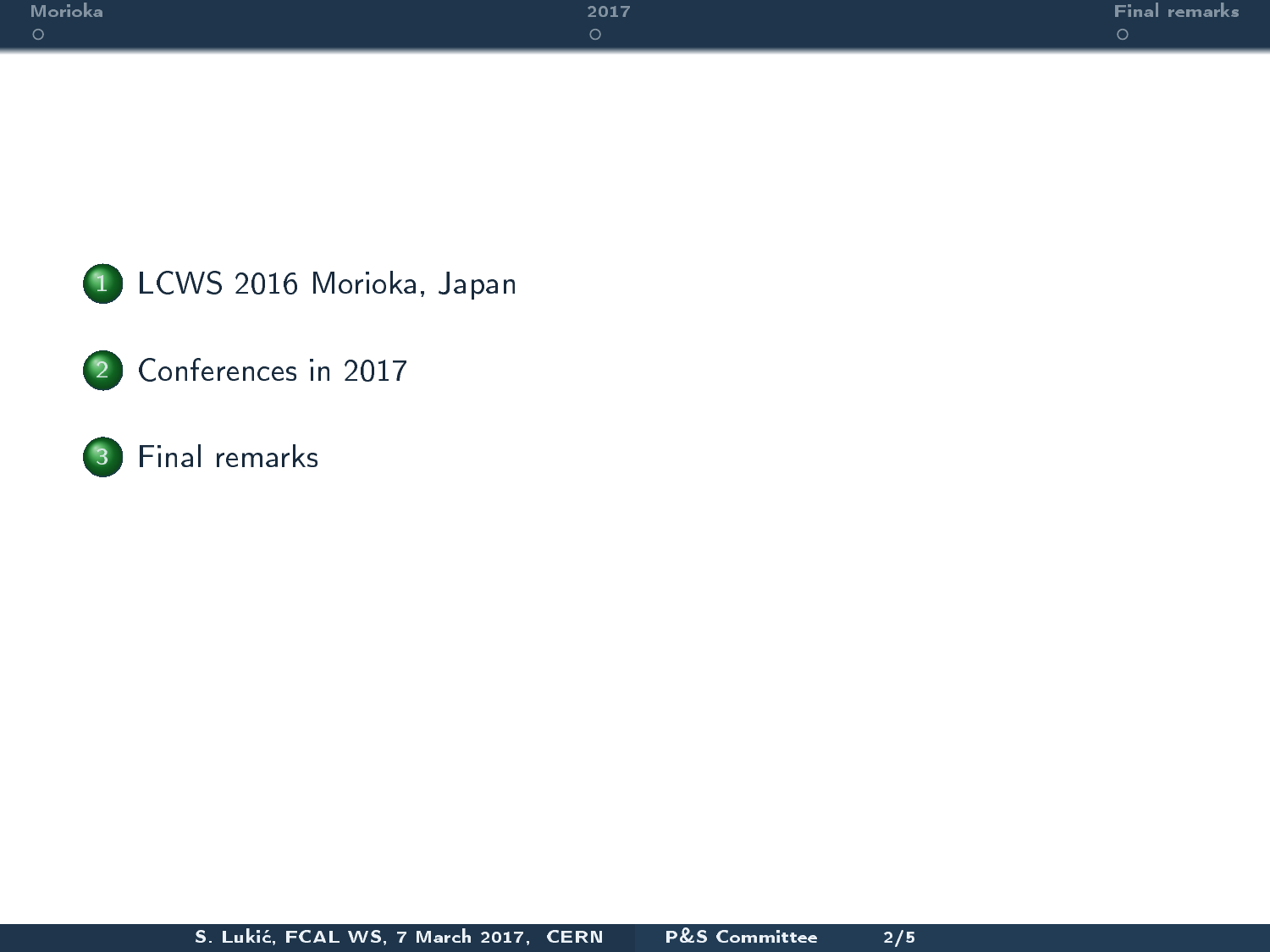Four talks submitted by the P&S Comm and accepted:

- **Bruce, BeamCal Related Simulation Studies at SCIPP**
- Sasha, Progress on an ultra-compact LumiCal
- Sasha, Beam Tests of a Multilayer LumiCal Prototype

Bruce, Update from the UCSC/SLAC ESTB T-506 Irradiation Study Additional talk:

<span id="page-2-0"></span>• Aharon, The design of the ILD forward region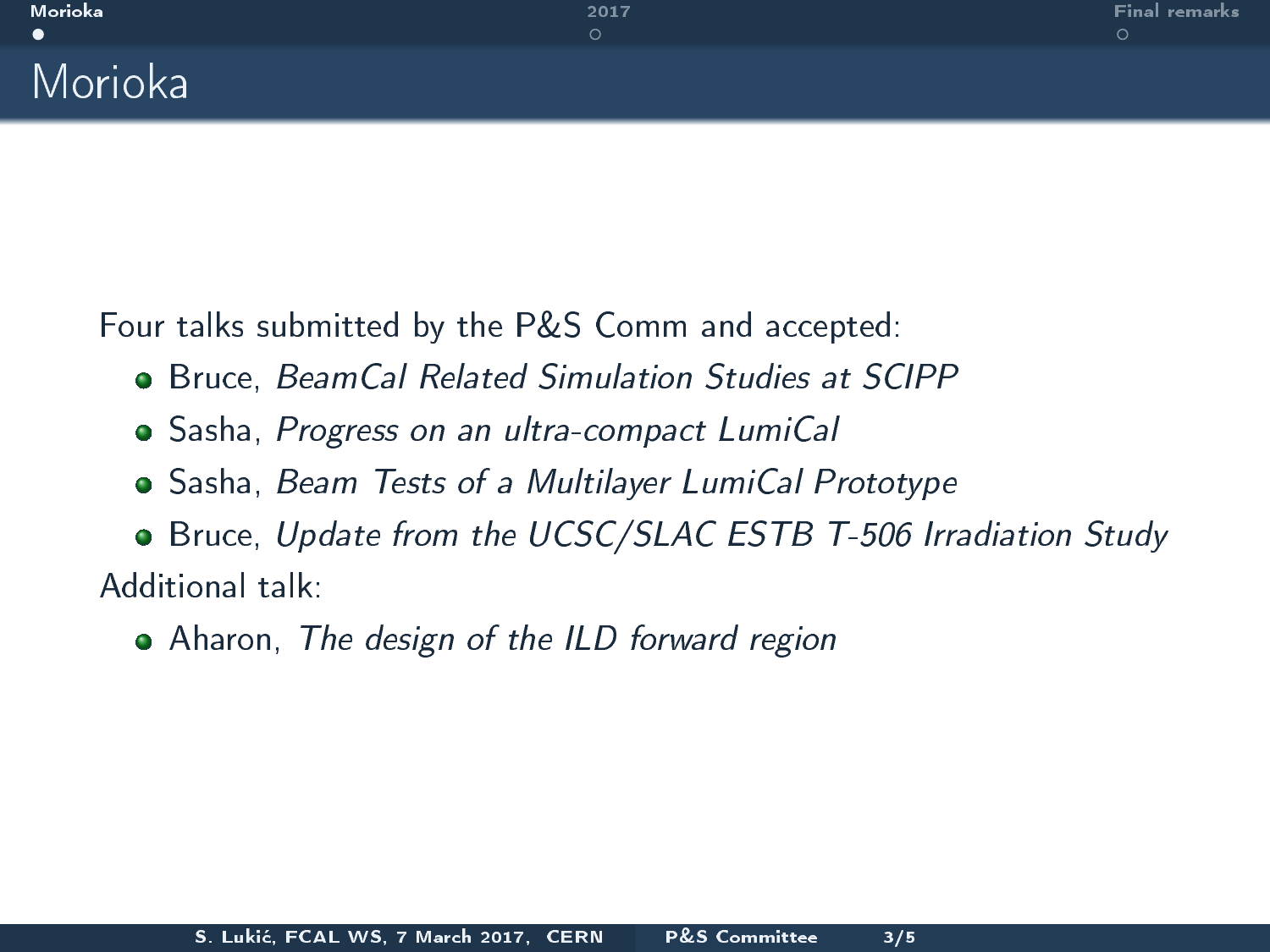No applications or submissions so far. Conferences that are still open in 2017:

- **EPS HEP, July 5-12, Venice, Italy** 
	- Relevant sessions: Detector R&D and Data Handling
	- Abstract deadline: April 15
- PANIC 2017, September 1-5, Beijing, China
	- Relevant sessions: Development of accelerators and detectors
	- Abstract deadline: April 30
- 2017 IEEE NSS-MIC, October 21-28, Atlanta, Georgia
	- Relevant sessions: HEP instrumentation, Radiation Damage
	- Abstract deadline: May 8
- AWLC 2017, June 26-30, SLAC/SCIPP, USA
	- $\bullet$  Abstract deadline not yet known (typically  $\sim$  1 month ahead)

<span id="page-3-0"></span>Other ?